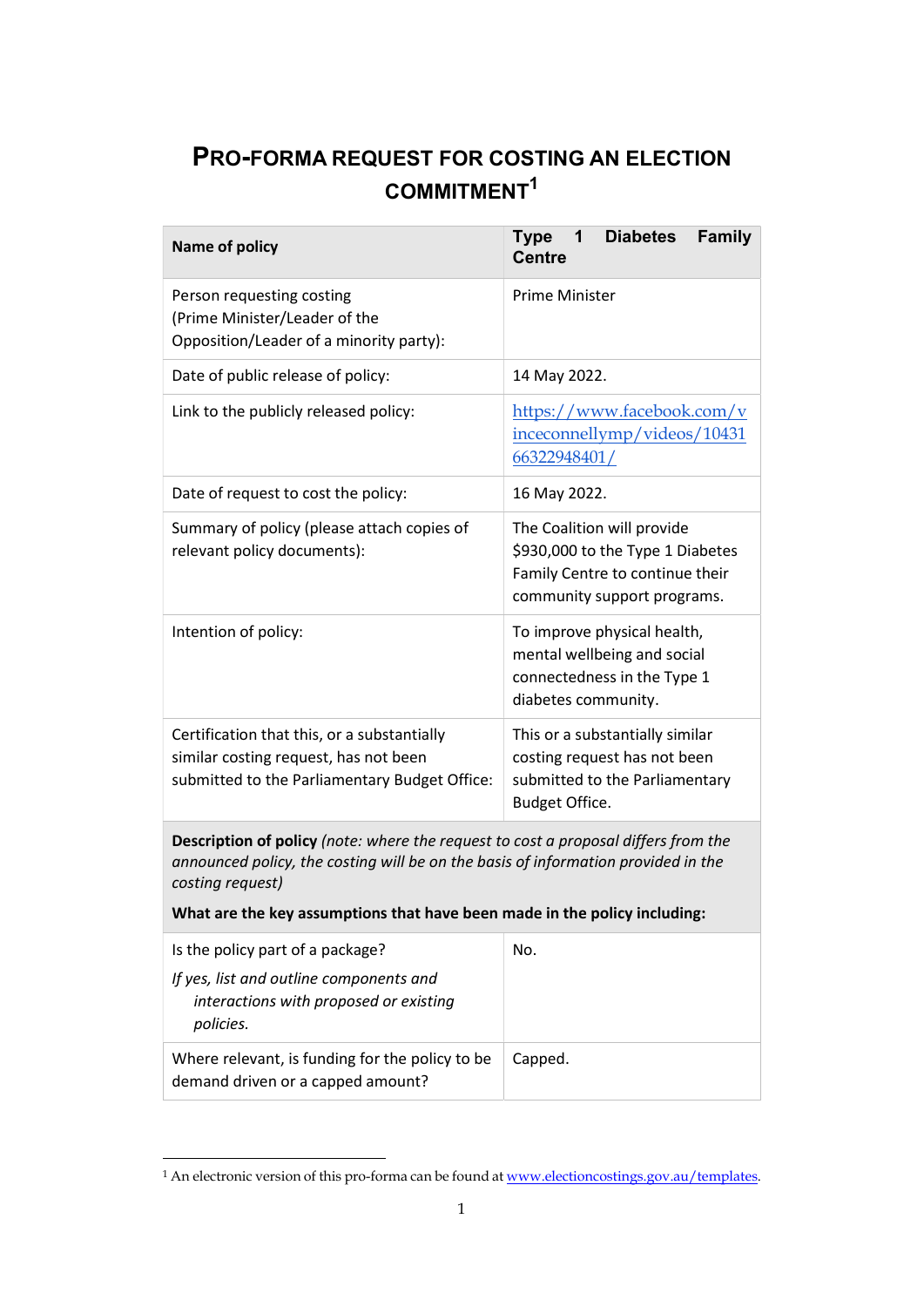| Will third parties (for instance the<br>States/Territories) have a role in funding or<br>delivering the policy?                                               | No. |
|---------------------------------------------------------------------------------------------------------------------------------------------------------------|-----|
| If yes, is the Australian Government<br>contribution capped, with additional costs<br>to be met by third parties, or is another<br>funding formula envisaged? |     |
| Are there associated savings, offsets or<br>expenses?                                                                                                         | No. |
| If yes, please provide details.                                                                                                                               |     |

Description of policy (note: where the request to cost a proposal differs from the announced policy, the costing will be on the basis of information provided in the costing request)

## What are the key assumptions that have been made in the policy including:

| (continued)                                                                                                                                                                                                     |                   |
|-----------------------------------------------------------------------------------------------------------------------------------------------------------------------------------------------------------------|-------------------|
| Does the policy relate to a previous budget<br>measure?                                                                                                                                                         | No.               |
| If yes, which measure?                                                                                                                                                                                          |                   |
| If the proposal would change an existing<br>measure, are savings expected from the<br>departmental costs of implementing the<br>program? Will funding/cost require<br>indexation?<br>If yes, list factors used. | No.               |
|                                                                                                                                                                                                                 | 2022-23 \$300,000 |
| What are the estimated costs each year? Are<br>these provided on a cash or fiscal basis?                                                                                                                        | 2023-24 \$310,000 |
|                                                                                                                                                                                                                 | 2024-25 \$320,000 |
|                                                                                                                                                                                                                 | Cash basis.       |
| Are the revenue and/or expense costs likely to<br>be significantly different beyond the forward<br>estimates period?<br>If yes, why?                                                                            | No.               |
| What assumptions have been made in<br>deriving the expected financial impact in the<br>party costing (please provide information on<br>the data sources used to develop the policy)?                            | Not applicable.   |
| Has the policy been costed by a third party?<br>If yes, can you provide a copy of this costing<br>and its assumptions?                                                                                          | No.               |